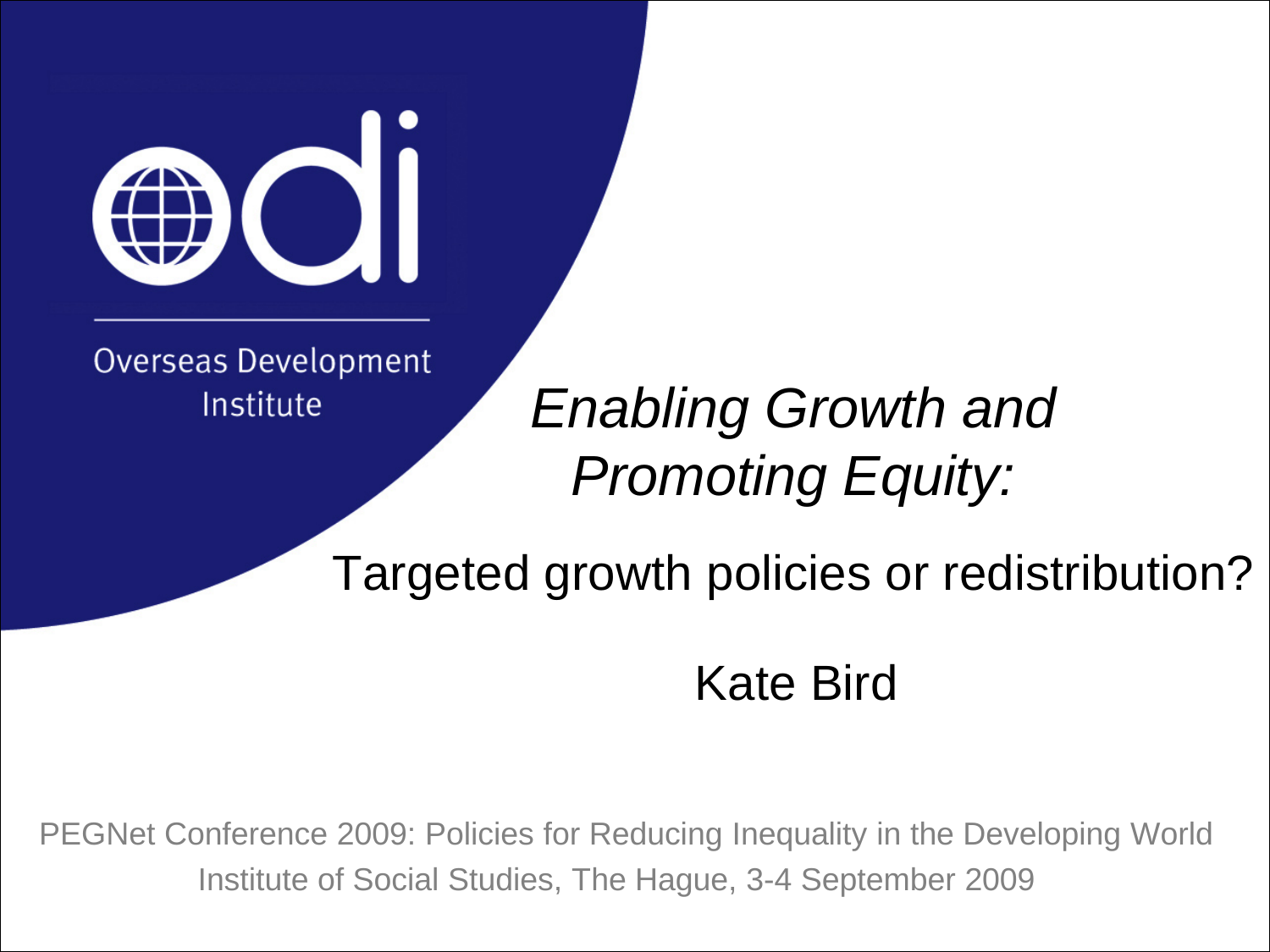

# Enabling growth while promoting equity

- Demanding agenda hard to develop the policy package for one…..
	- Critical in the context of the global financial crisis opportunity to 'build back better'
- Growth and equity on their own are necessary but not sufficient for sustained national development
- Macro enabling, regulatory and investment environment *versus* targeted growth policies *versus* redistribution – what will best achieve dual goals?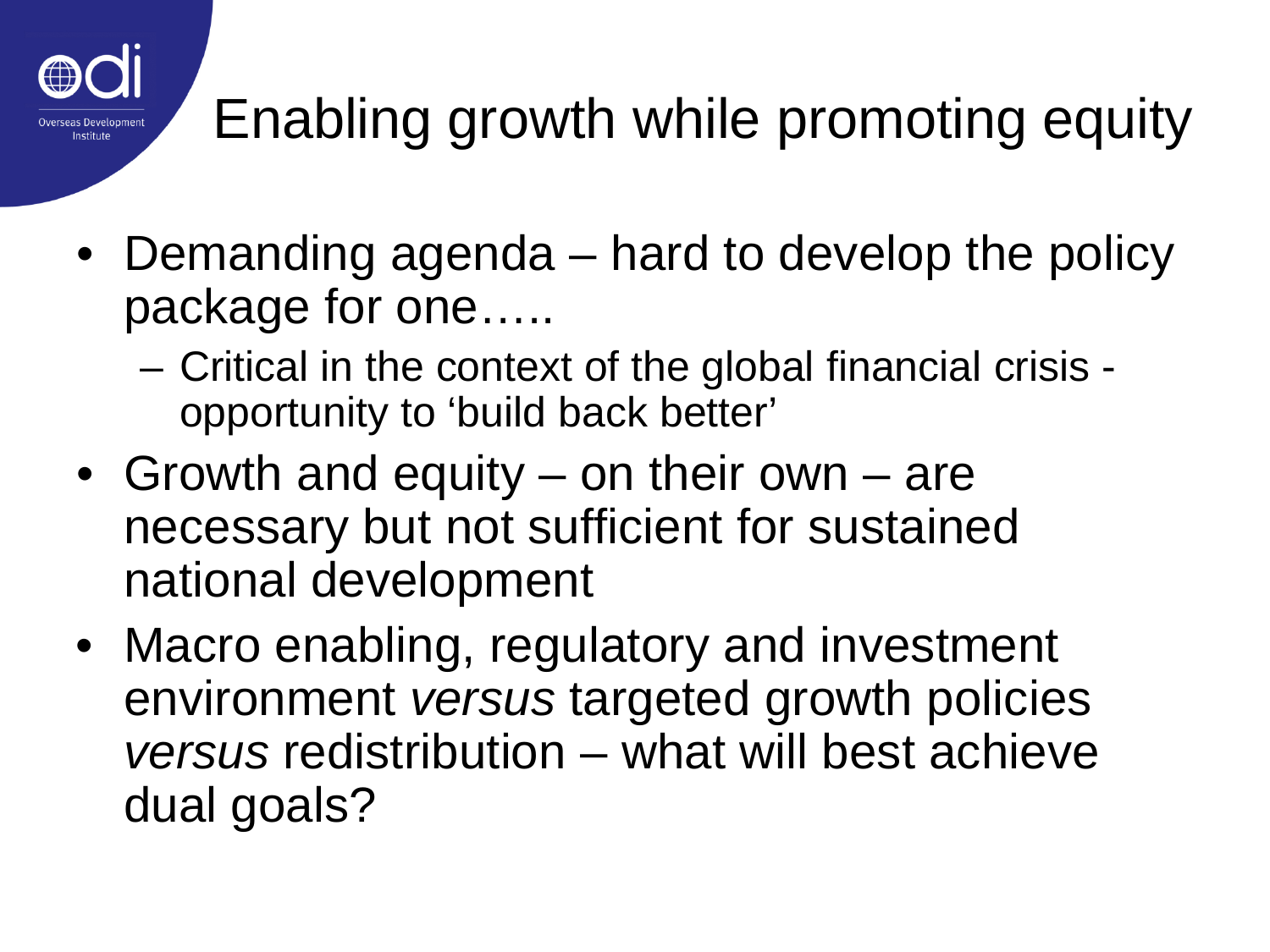

#### Focusing on targeted growth policies versus redistribution…..

- Crucial debate when thinking about how best to
	- stimulate economic growth
	- maximise the potential that poor producers, workers and entrepreneurs have to contribute to growth
	- extend the benefits of growth to poor people
		- directly tangible opportunities they have the assets, agency and capabilities to respond to
		- indirectly through progressive fiscal policy
- Crucial (but false) debate not a case of macro enabling *OR* targeted growth policies *OR* redistribution – all needed
- Low income developing countries cannot do all at once
- Policy priorities must be identified (given fiscal space, state-citizen contract, structure of economy and society) - acknowledging the sequencing and trade-offs required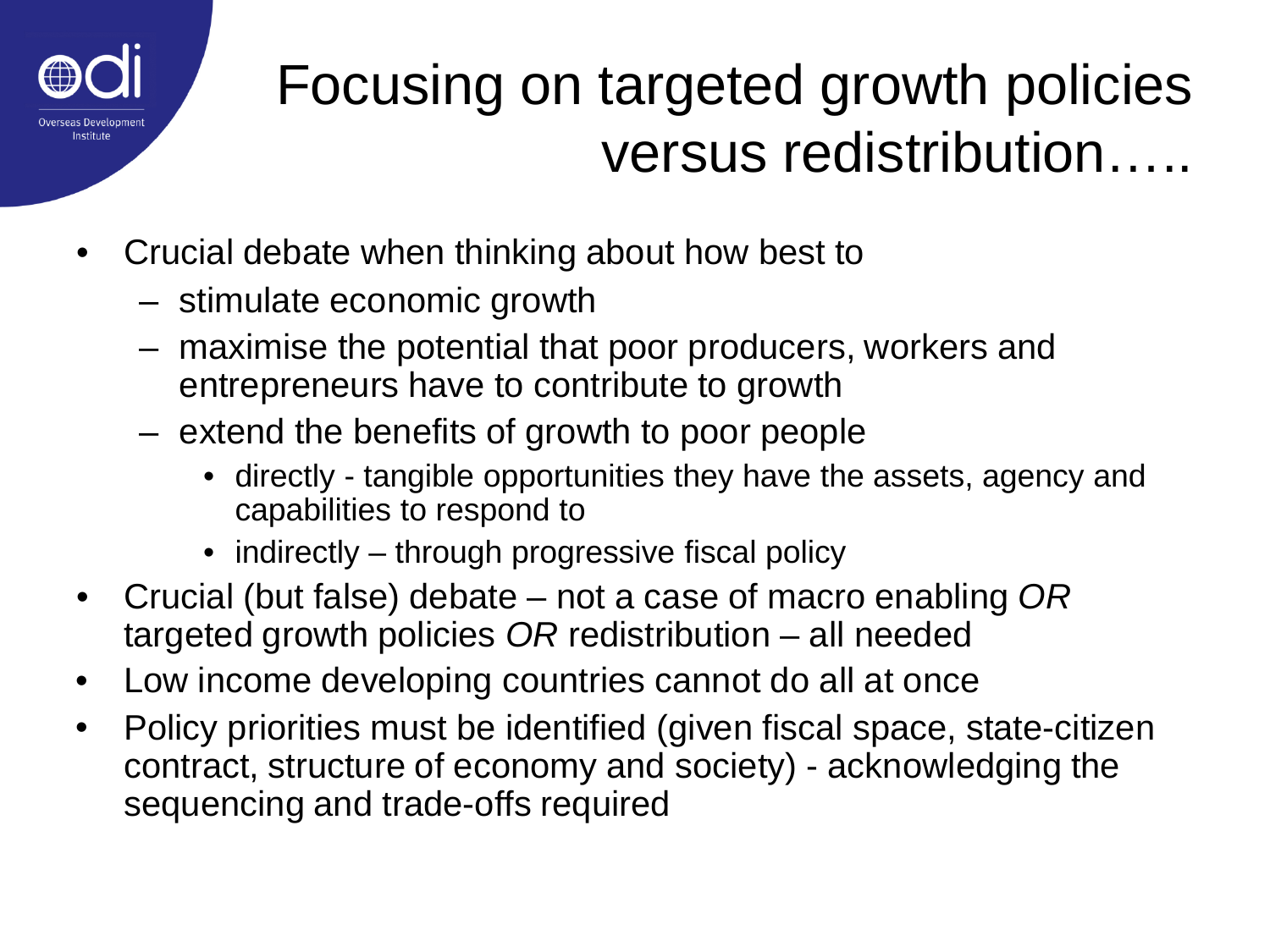

# Ingredients for the policy package (1)

- A pace and pattern of growth needs to be inclusive, broad based, pro-poor and green
- Achieving this is a difficult and long term project
	- identifying and attaining quick wins necessary to sustain political compact
- Identifying the right policy package depends on understanding of context - multidisciplinary analysis can help
- The macro environment matters
	- optimal inflation, exchange rates, fiscal policy, predictable application of the rule of law, institutions governance, appropriate regulatory frameworks
- The political economy of a country, vertical and horizontal solidarity and the state-citizen contract matter
- Markets aren't always self-correcting the state must address barriers (poor) people face accessing key markets<br>- improve infrastructure and access to transport
	-
	- identify and address institutional, social and cultural barriers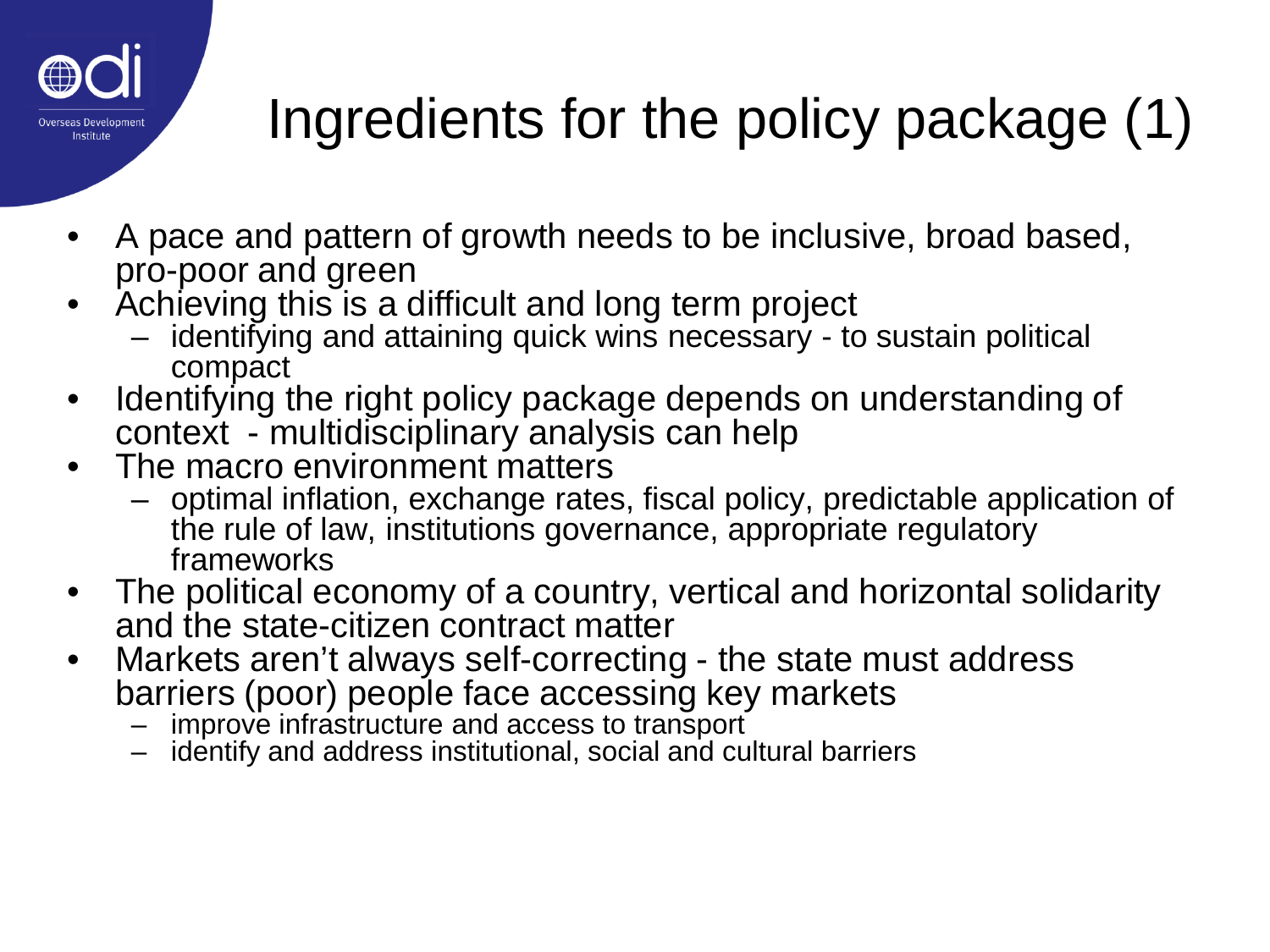

## Ingredients for the policy package (2)

- State investment in public goods and infrastructure can "crowd in" private investment in low income developing countries
- Agency and choice matter
	- supported by asset ownership, agency and capabilities they tilt the terms of trade by which poor people engage in
	- poor people want jobs, not to run their own business or to receive safety nets - but conditions of employment matter
- Climate change matters for growth and equity
	- the most vulnerable are the hardest hit by climate change
	- green growth offers options to respond to the financial crisis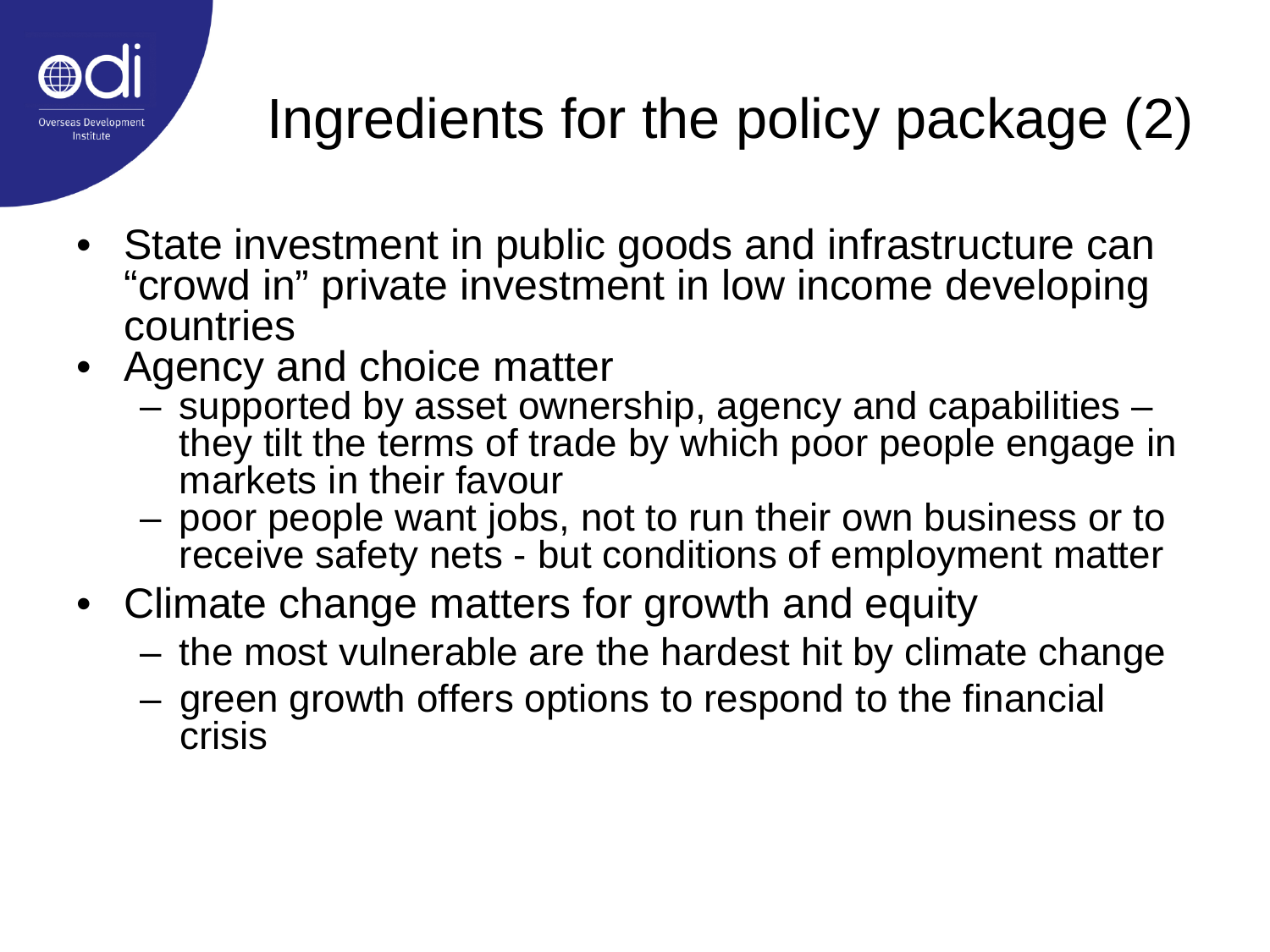

# Ingredients for the policy package (3)

- Redistribution is important to enable inclusive growth
	- Inequality and inequity undermine growth, social cohesion and development outcomes – how much is a society prepared to tolerate? Social protection can address poor people's risk and vulnerability, build their assets and facilitate their integration into markets
- Externally exhorted change is unlikely to be sustained
	- Governments need to build a national policy consensus, or have the power to drive through (and maintain) unpopular change
- Policy continuity and coherence is important, donors must
	- resist 'policy stampedes'
	- allow southern governments space to develop coherent and context relevant policies